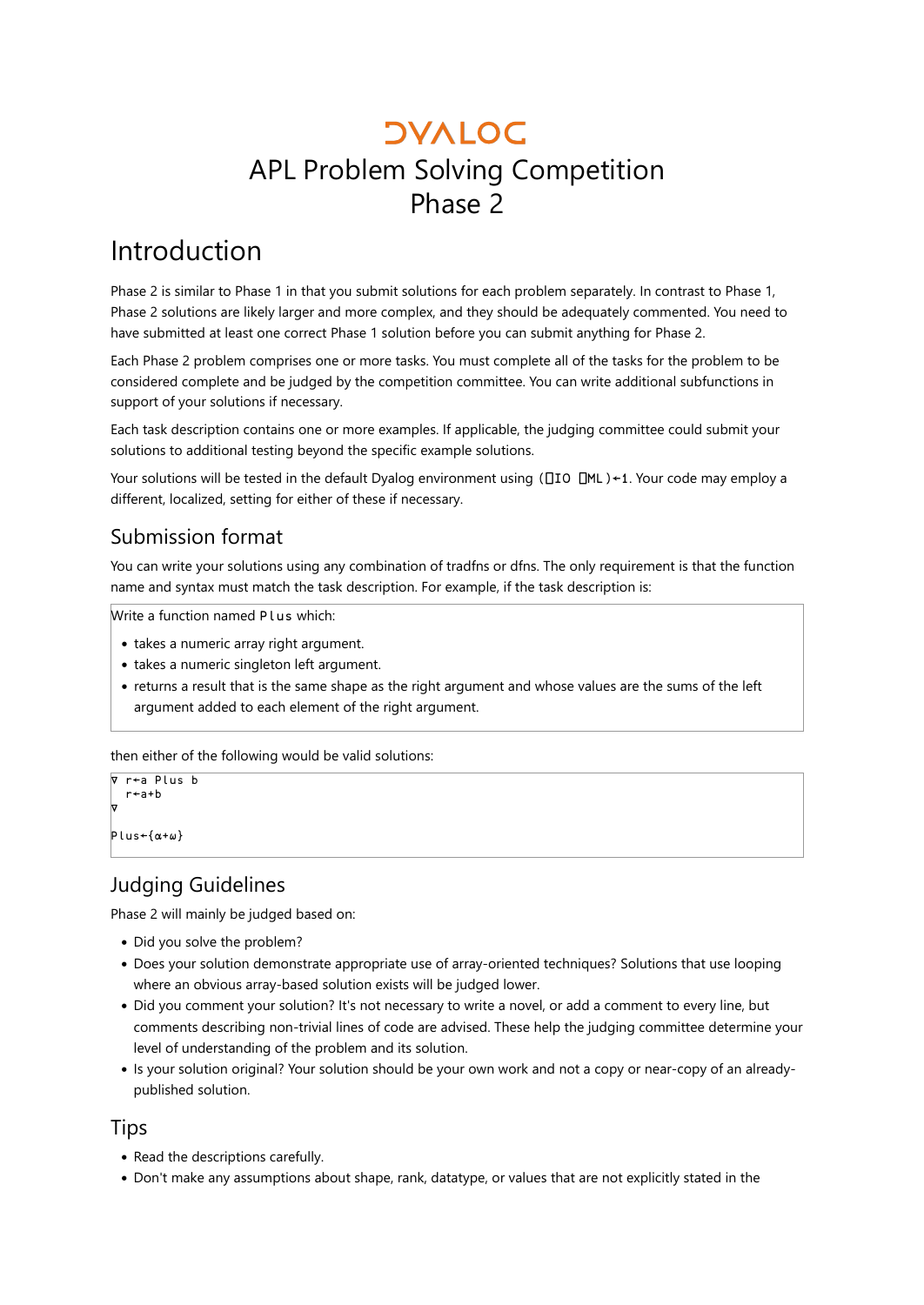description. For example, if an argument is stated to be a numeric array then it can be any numeric type (Boolean, integer, floating point, complex) and of any shape or depth.

- Make sure that your functions return a result rather than just display output to the session.
- Pay attention to any additional judging criteria that may be stated in an individual problem's description.
- Be aware that the examples serve to provide basic guidance and validation for your solutions and are not intended to be an complete exposition of all possible edge cases; the judging committee will submit your solutions to additional test cases.
- Be aware that the order that the problems are presented in does not necessarily reflect their level of difficulty – if you find yourself stuck then you might find the next problem more straightforward!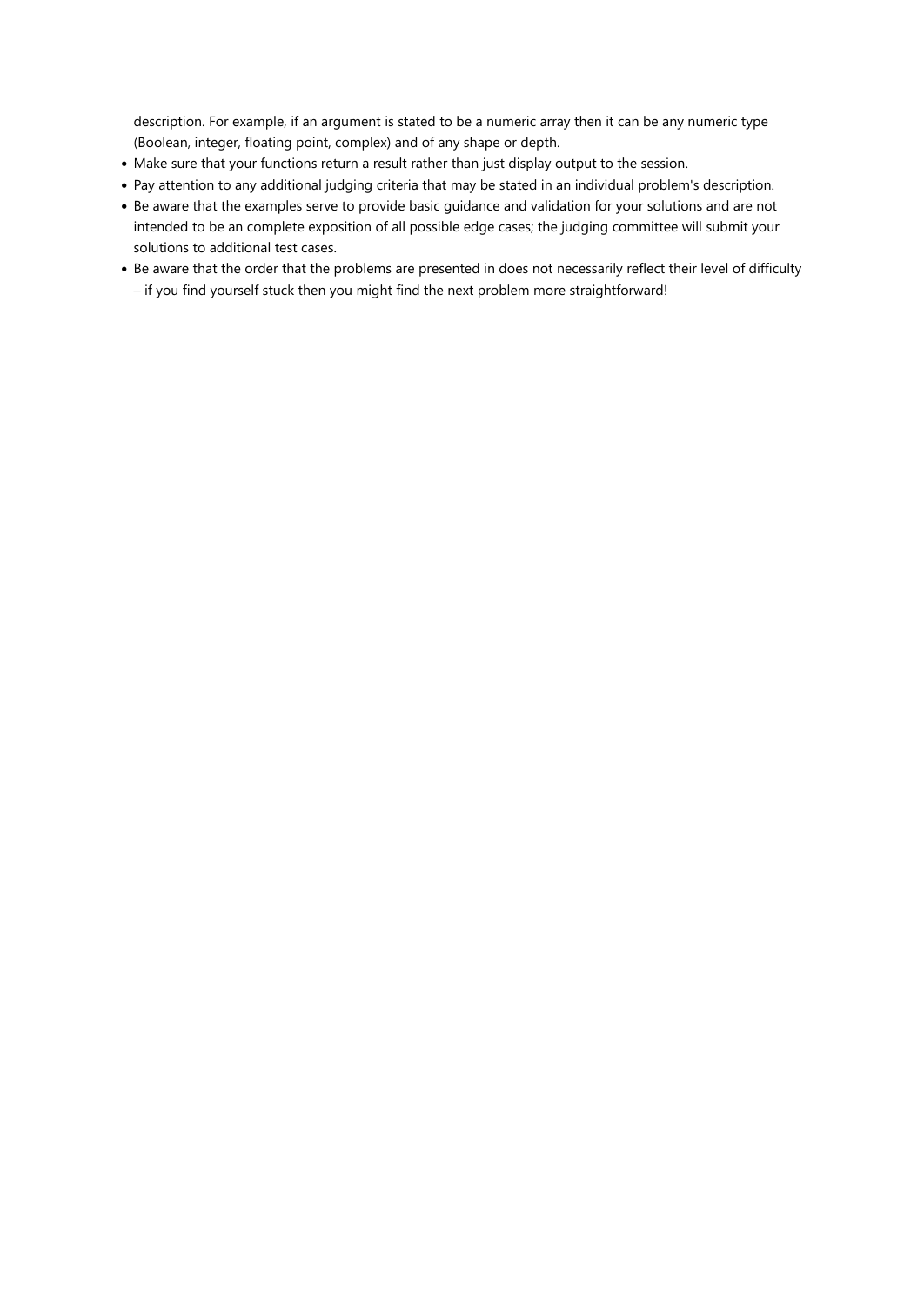### 1: Sub-space Journey  $\clubsuit$  (3 tasks)

All the tasks in this problem are related to creating and detecting sub-spaces. APL's multidimensional capabilities are well-suited to address problems of this sort.

**Task 1:** Write a function named runs that:

- $\bullet$  takes a non-negative integer scalar left argument  $n$  that which specifies the length of the result.
- takes a 2-column integer matrix right argument in which:
	- column 1 is a positive integer representing the index in the result where a run of 1s will start.
	- column 2 is a non-negative integer representing the length of the run (number of consecutive 1s) starting at the index indicated by column 1.
- returns a Boolean vector of length n comprising runs of consecutive 1s as indicated by the right argument.

**Note:** Any indices implied by the right argument that exceed the shape of the result should be ignored.

#### Examples

```
 10 runs 1 2⍴3 4
0 0 1 1 1 1 0 0 0 0
       10 runs 2 2⍴3 4 8 6 ⍝ a the result must be of length n, even if a run is specified 
beyond n
0 0 1 1 1 1 0 1 1 1
       15 runs 0 2⍴ 5 3 ⍝ no runs here
0 0 0 0 0 0 0 0 0 0 0 0 0 0 0
       15 runs 2 2⍴3 6 5 7 ⍝ overlapping runs are permitted
0 0 1 1 1 1 1 1 1 1 1 0 0 0 0
       10 runs 1 2⍴6 0 ⍝ 0-length runs are permitted
0 0 0 0 0 0 0 0 0 0
       0 runs 2 2⍴2 3 5 6 ⍝ returns a 0-length (empty) vector
```
Task 2: Having written runs in Task 1, let's complicate things a bit...

Write a function named fill that:

- takes a non-negative integer scalar or non-empty vector left argument size that specifies the shape of the result. We'll also specify rank←≢size.
- takes a (2xrank)-column integer matrix subspaces where the first rank columns specify the index where a sub-space starts and the last rank columns specify the shape of the sub-space. For example, a row containing 2 1 3 6 4 5 describes a  $6 \times 4 \times 5$  sub-space starting at index (2,1,3) in a 3-dimensional array.
- returns an integer array of the shape specified in size, where each sub-space is filled with the row index in subspaces for that sub-space. Positions not in any described sub-space should be 0.

**Note:** Any indices implied by the right argument that exceed the shape of the result should be ignored.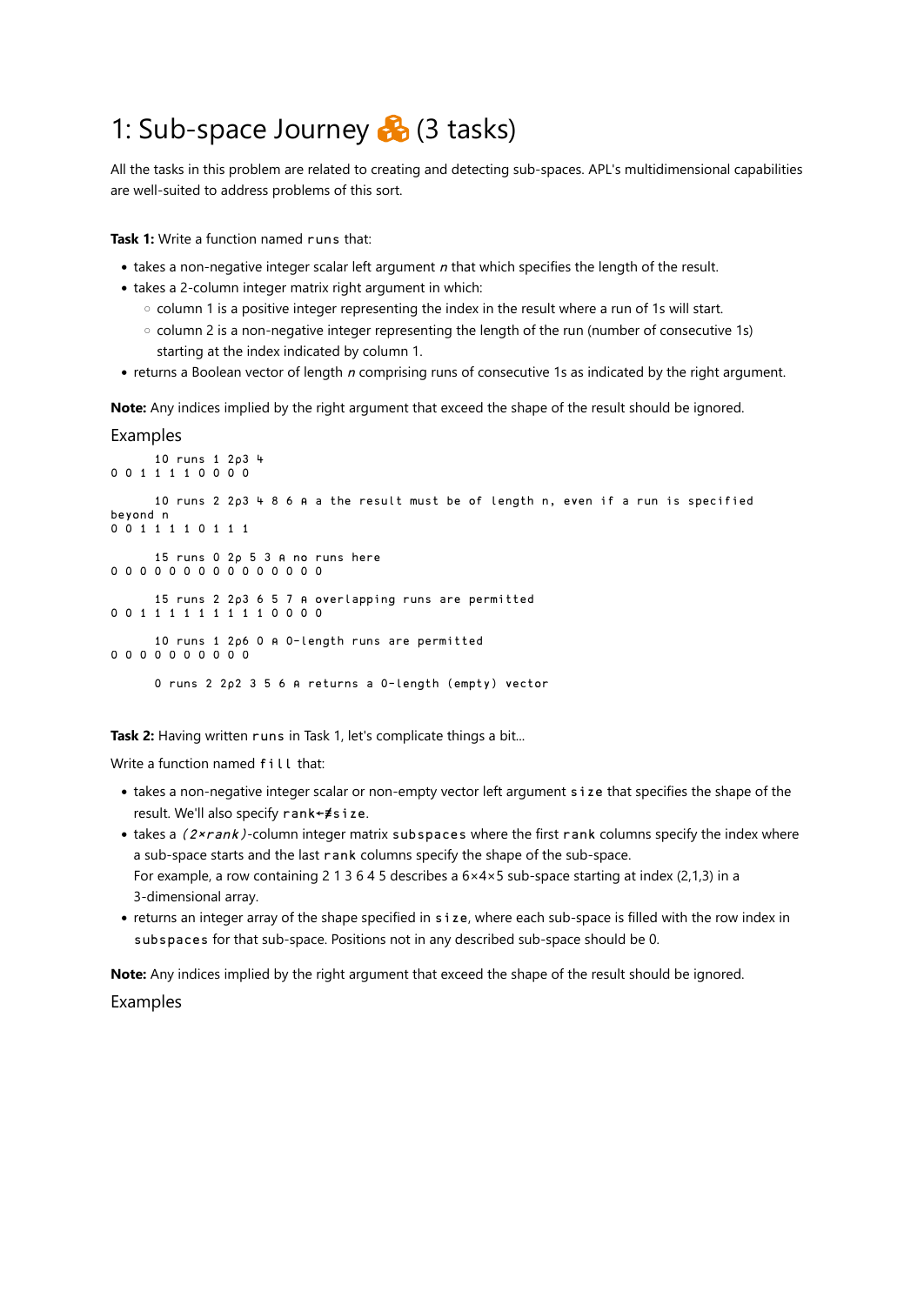```
 10 fill 1 2⍴3 4
0 0 1 1 1 1 0 0 0 0
       15 fill 2 2⍴3 6 5 7 ⍝ overlapping fills are permitted
0 0 1 1 2 2 2 2 2 2 2 0 0 0 0
⍝ a terrible way to implement Phase 1's "Pyramid Scheme" problem
       ⊢spaces←5 4⍴∊2/¨(⍳5),¨(⌽¯1+2×⍳5)
1 1 9 9
2 2 7 7
3 3 5 5
4 4 3 3
5 5 1 1
      9 9 fill spaces
1 1 1 1 1 1 1 1 1
1 2 2 2 2 2 2 2 1
1 2 3 3 3 3 3 2 1
1 2 3 4 4 4 3 2 1
1 2 3 4 5 4 3 2 1
1 2 3 4 4 4 3 2 1
1 2 3 3 3 3 3 2 1
1 2 2 2 2 2 2 2 1
1 1 1 1 1 1 1 1 1
       4 4 4 fill 3 6⍴6/1 2 3
1 0 0 0
0 0 0 0
0 0 0 0
00000 0 0 0
0 2 2 0
0 2 2 0
0 0 0 0
0 0 0 0
0 2 2 0
0 2 3 3
0 0 3 3
0 0 0 0
0 0 0 0
0 0 3 3
```
**Task 3:** Now let's go the other way and write a function to describe the sub-spaces in an n-dimensional space...

Write a function subspaces with syntax:

result ← subspaces space

This function:

0 0 3 3

- takes a non-negative, non-scalar, integer array space that has the following characteristics:
	- sub-spaces are defined as rectangular blocks of positive integers.
	- the positive integers that identify the sub-spaces start counting from 1 and are consecutive.
	- the total number of sub-spaces in space is arbitrary.
	- sub-spaces are completely within space.
	- sub-spaces do not overlap.
- returns an integer matrix with  $2 \times r$  ank columns (span class="APL">rank is the number of dimensions in space) where:
	- each row describes a sub-space.
	- rows are ordered by the positive integer that identifies the sub-space.
	- the first rank columns represent the first index of the sub-space.
	- the second rank columns represent the shape of the sub-space.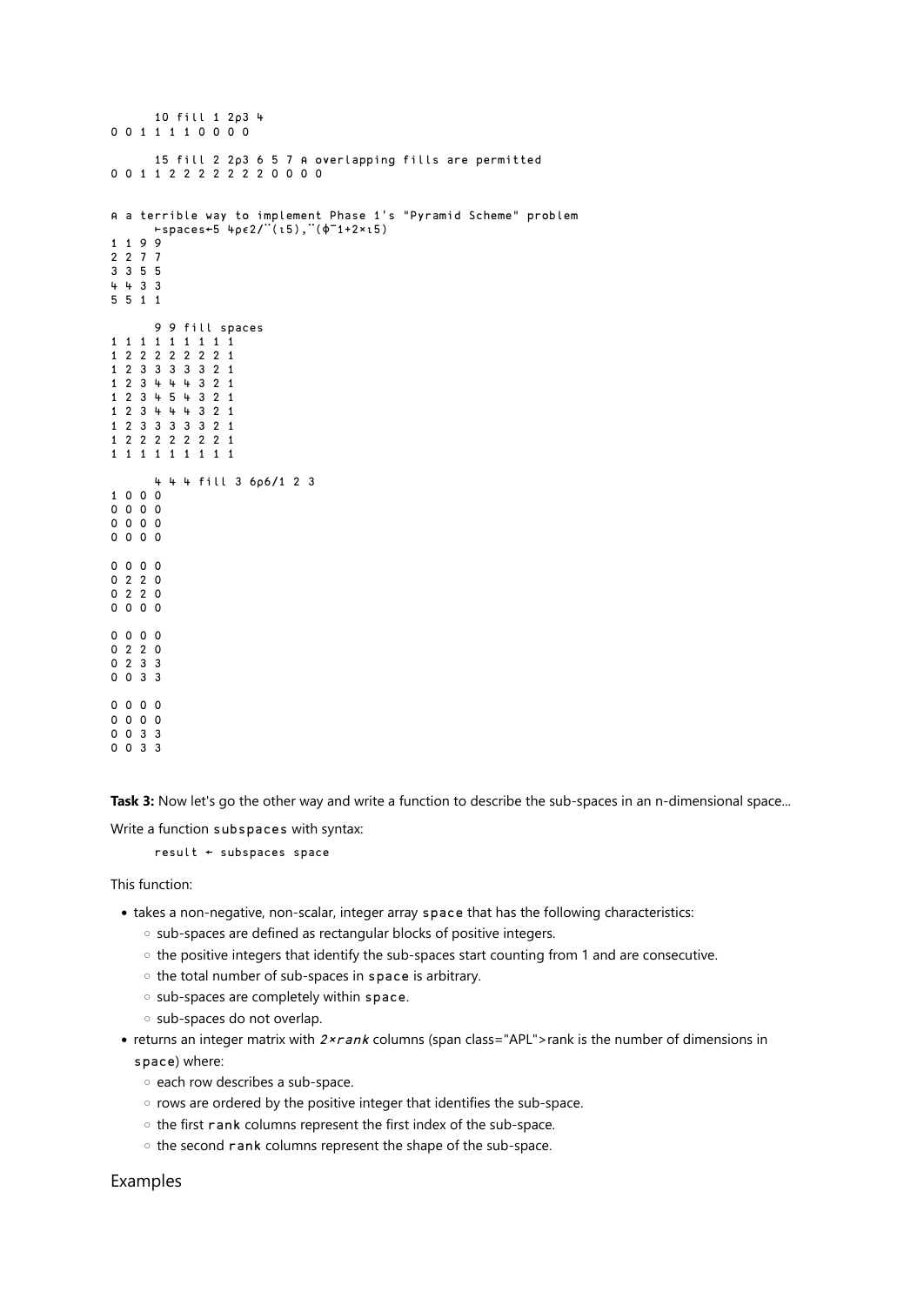```
(annotated)
       subspaces 0 2 2 0 1 1 1 1 0 3
  5 4 ⍝ the 1s start at index 5 and have length 4
 2 2 ⍝ the 2s start at index 2 and have length 2
10 1 ⍝ the 3s start at index 10 and have length 1
      ⊢space←↑(⊢⍴⍨⊢,⊢)¨3 2 1
3 3 3
3 3 3
3 3 3
2 2 0
2 2 0
0 0 0
1 0 0
0 0 0
0 0 0
      subspaces space
3 1 1 1 1 1 ⍝ the 1s start at position 3 1 1 and span 1 plane, 1 row, and 1 column
2 1 1 1 2 2 ⍝ the 2s start at position 2 1 1 and span 1 plane, 2 rows, and 2 columns
1 1 1 1 3 3 ⍝ the 3s start at position 1 1 1 and span 1 plane, 3 rows, and 3 columns
       ⍴subspaces 5 4 3 2⍴0 ⍝ if no sub-spaces, the result should still have the proper number 
of columns
0 8
       ⊢space←((3 3⍴5),(2 2⍴2)⍪1)⍪(2 2⍴4),2 3⍴3
5 \t5 \t5 \t2 \t25 5 5 2 2
5 5 5 1 1
4 4 3 3 3
4 4 3 3 3 
       subspaces space
3 4 1 2
1 4 2 2
4 3 2 3
4 1 2 2
1 1 3 3
```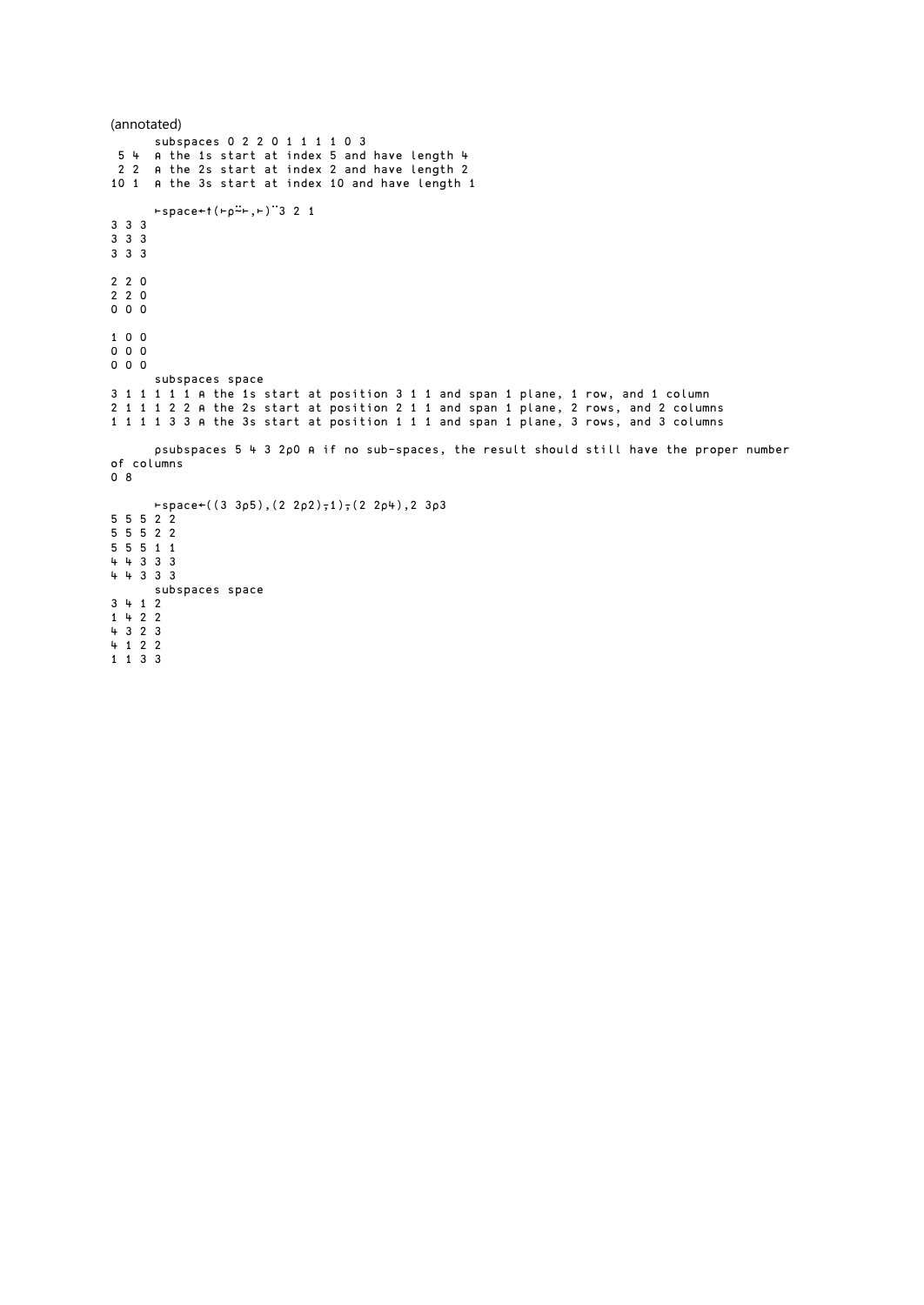### 2: Reshaping Reshape  $\rho$  (2 tasks)

**Task 1:** Write a function named reshape that behaves like the primitive *reshape* function X⍴Y except that elements in the left argument can be negative integers, which indicates that the data is reversed along the corresponding axis. Your function reshape should:

- take an integer vector or scalar left argument named dims that represents the length and direction of each axis in the result.
- take an array right argument named data
- return an array of shape ( $\vert$ dims), which is the same as dimspdata except that the elements along the n<sup>th</sup> axis are reversed if dim[n]<0.

**Note:** Your function reshape is subject to the same limits as  $\rho$ , for example, it has a maximum of 15 axes.

```
 10 reshape ⍳4
 1 2 3 4 1 2 3 4 1 2
      ¯10 reshape ⍳4
 2 1 4 3 2 1 4 3 2 1
 ¯4 4 reshape ⎕A ⍝ rows are reversed
MNOP
 IJKL
 EFGH
 ABCD
   ¯4 ¯4 reshape ⎕A ⍝ rows and columns are reversed
 PONM
 LKJI
HGFE
DCBA
    2 <sup>-</sup>2 <sup>-</sup>3 4 reshape \sqrt{48} \degree planes and rows are reversed, hyperplanes and columns are not
 21 22 23 24
 17 18 19 20
 13 14 15 16
 9 10 11 12
 5 6 7 8
 1 2 3 4
 45 46 47 48
 41 42 43 44
 37 38 39 40
 33 34 35 36
 29 30 31 32
 25 26 27 28
```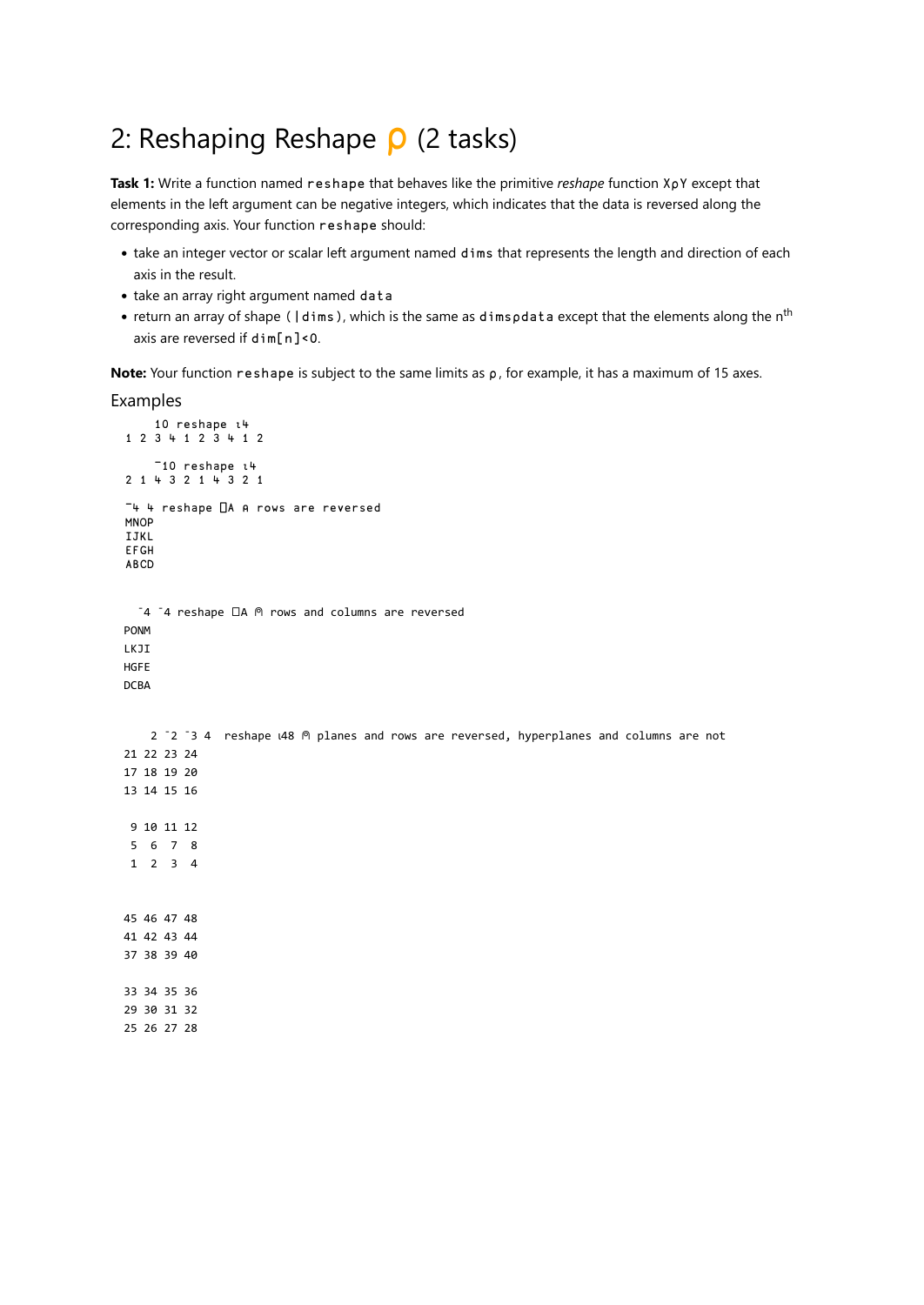2 ¯2 reshape'Adam' 'Brian' 'Michael' 'Morten'

| Brian  Adam |                |
|-------------|----------------|
|             | Morten Michael |

⍬ reshape 5 3 1 ⍝ returns scalar 5

5

**Task 2:** The primitive *reshape* function ⍴ repeats or truncate elements of the right argument as necessary to match the shape described by the left argument. Hence 4p1 2 returns 1 2 1 2.

In this task we're going to extend this behavior by writing a function named reshape2 that, in addition to doing what reshape above does, also:

- allows, at most, one element of the left argument (dims) to be one of 6 "special" values  $(0.5 \t1.5 \t2.5 \t-0.5 \t-1.5 \t-2.5)$  that affects the length of the corresponding axis based on the other dimensions and the length of the data. These values are interpreted as follows:
	- 0.5 means truncate the data if it doesn't fill a complete corresponding axis.
	- 1.5 means repeat the data, if necessary, to fill out a complete corresponding axis.
	- 2.5 means pad the data with an appropriate prototype, if necessary, to fill out a complete corresponding axis; similar to how the primitive function *take* X↑Y behaves.
	- The other three values ( $\overline{0.5}$   $\overline{1.5}$  and  $\overline{2.5}$ ) have the same intepretation as their positive counterparts but also reverse the elements in the corresponding dimension.
	- If dims is a singleton and is one of the "special" values, then reshape2 should return the elements of the right argument as a vector (reversed if dims is negative).

Note: Your function reshape2 is subject to the same limits as ρ, for example, it has a maximum of 15 axes.

Your function should essentially:

- 1. truncate, repeat, or pad the data to make it conform to the shape derived from dims.
- 2. reverse, if necessary, along the approriate axes, as specified by dims.

```
 0.5 4 reshape2 ⍳10 ⍝ 0.5 truncates the data 
1 2 3 4 
5 6 7 8
       4 0.5 reshape2 ⍳10
1 2
3 4
5 6
7 8
```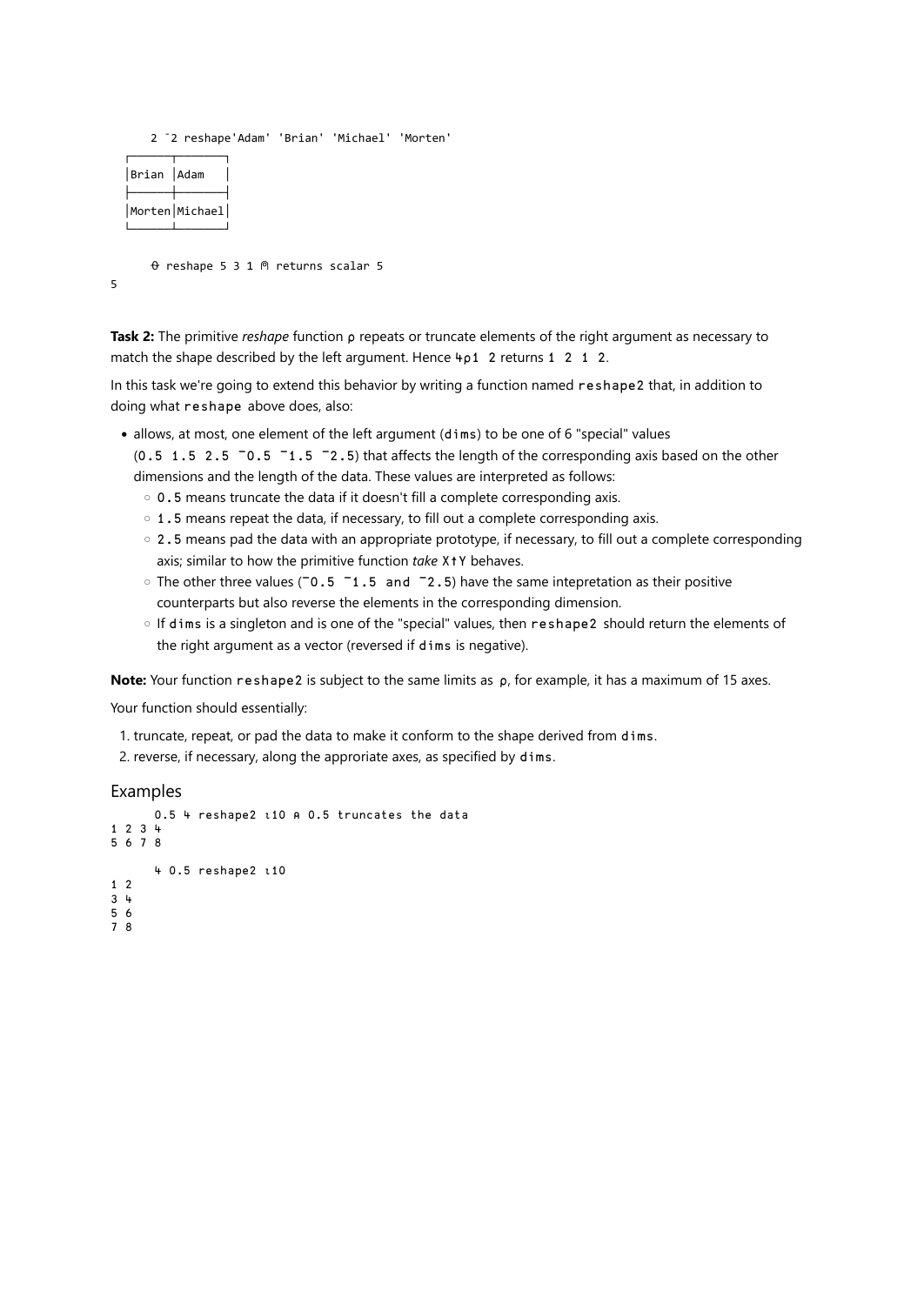```
1.5 4 reshape2 \triangle10 @ 1.5 repeats the data
1 2 3 4
5 6 7 8
9 10 1 2
      2.5 4 reshape2 \triangle10 \textdegree 2.5 pads the data
1 2 3 4
5 6 7 8
9 10 0 0
       ¯4 ¯2.5 reshape2 13↑⎕A ⍝ 4 rows with padding and the rows and columns reversed
    M
LKJI
HGFE
```
DCBA

¯3 ¯2.5 reshape2 'brian' 'adam' 'morten' 'michael'

| $michael  $ morten $ $ |       |
|------------------------|-------|
| adam                   | brian |

⍴⎕←⍬ reshape2 'brian' 'adam' 'morten' 'micheal' ⍝ result is a scalar

┌─────┐ │brian│ └─────┘

```
 2.5 3 4 reshape2 ⍳21 ⍝ 3 axes
 1 2 3 4
 5 6 7 8
 9 10 11 12
13 14 15 16
17 18 19 20
21 0 0 0
     2 2.5 3 4 reshape2 L26 M 4 axes
1 2 3 4
5 6 7 8
9 10 11 12
13 14 15 16
17 18 19 20
21 22 23 24
```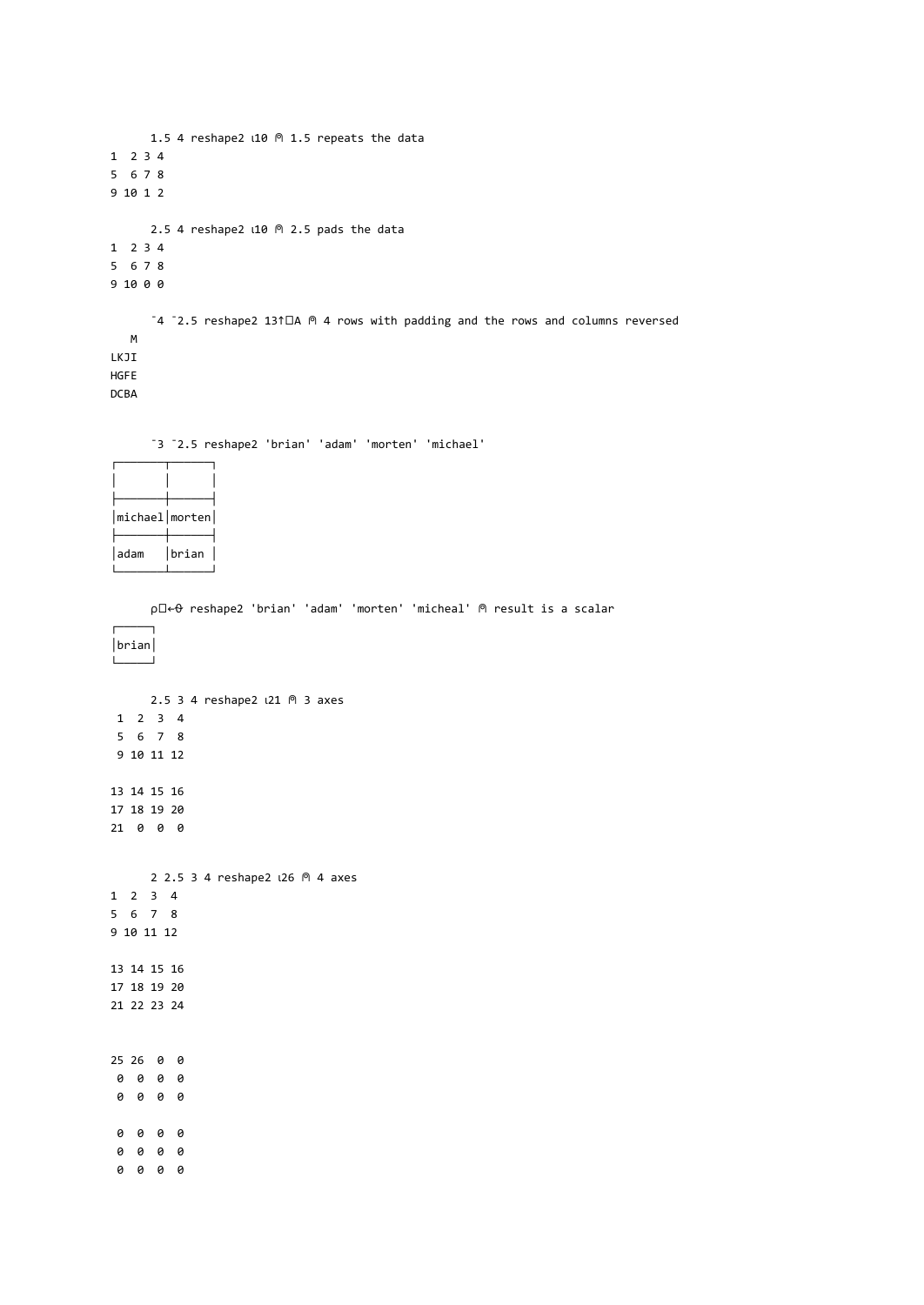$-2$  2.5 3  $-4$  reshape2  $126$   $\circ$  4 axes with reversal 0 0 26 25 0 0 0 0 0 0 0 0 0 0 0 0 0 0 0 0 0 0 0 0 4 3 2 1 8 7 6 5 12 11 10 9 16 15 14 13 20 19 18 17 24 23 22 21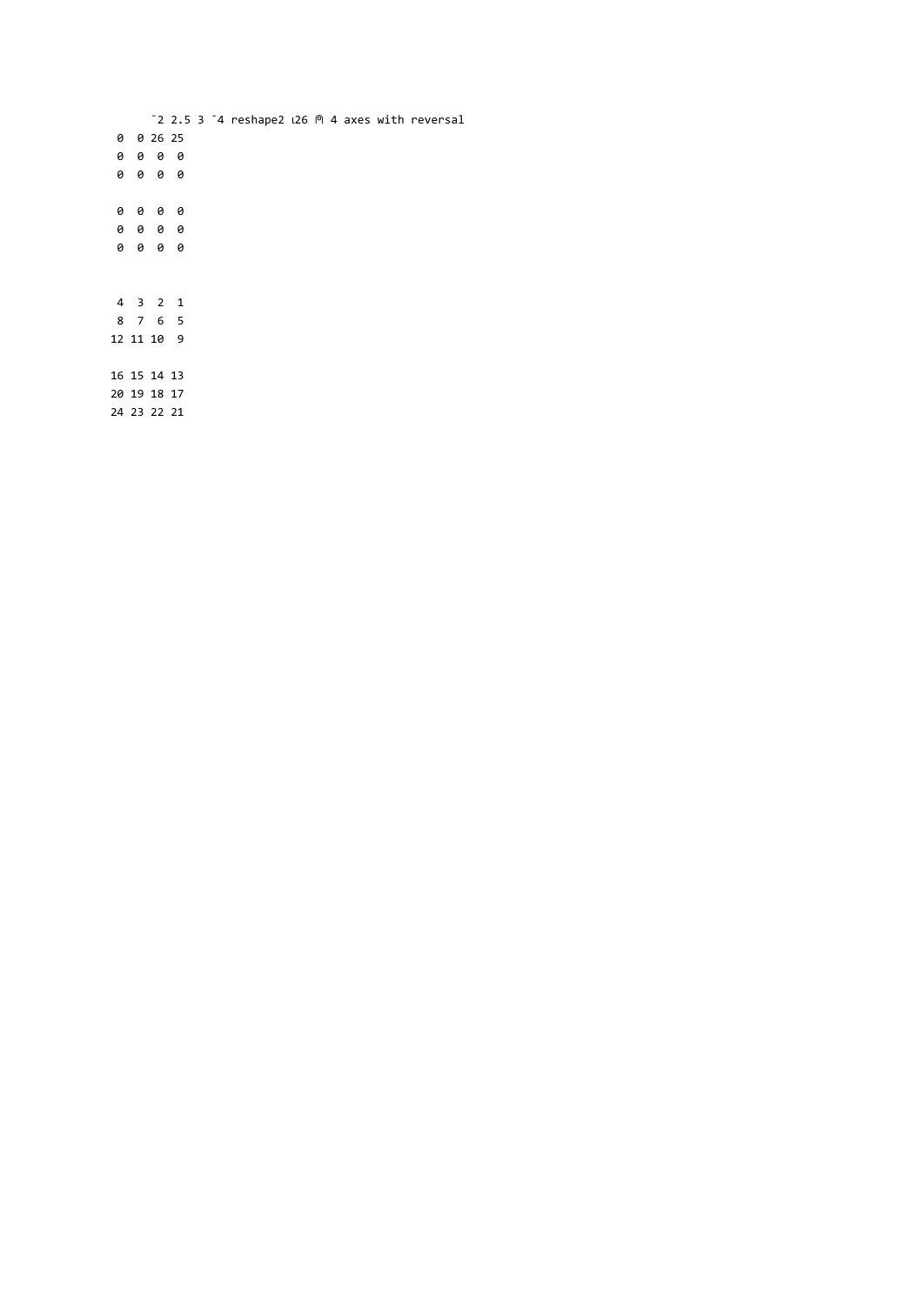## 3: Meetings of the Minds  $\bigcirc$  (3 tasks)

Each year, Dyalog Ltd sponsors a user meeting where Dyalog staff and users have an opportunity to present topics of interest and interact with one another. Due to the impact of COVID-19, the meetings for 2020 and 2021 were conducted virtually using Zoom. People registered ahead of time and could then sign-on and attend, virtually, any or all sessions. There were two partial days of sessions in each year.

After the conclusion of the user meeting, Zoom sent Dyalog Ltd a CSV file containing information including when each attendee joined or left the meeting. The tasks in this problem involve analyzing this information. There are two files that you will need for this problem:

- [Attendees.csv](http://contest.dyalog.bramley/Downloads/Attendees.csv) contains attendee information for all four days of the 2020 and 2021 Dyalog user meetings. This is a sub-set of the actual data sent to Dyalog Ltd by Zoom. All personally-identifiable information has been removed. The attendee names found in the files are ficticious and were randomly generated – no association with any real person is intended or should be inferred. This file has 4 columns:
	- Attendee the ficticious attendee name
	- $\circ$  Join Time a character vector representing the time the attendee joined the meeting
	- Leave Time a character vector representing the time the attendee left the meeting
	- Date a character vector representing the date for the entry

**Note:** Some rows have join and leave times of '--' meaning the attendee registered for the user meeting but did not attend any sessions that day. When we combined the data for all four days into a single file, we added the Date column to indicate which date an attendee did not attend.

- [Schedule.csv](http://contest.dyalog.bramley/Downloads/Schedule.csv) contains the user meeting schedules for all four days. This file has 4 columns:
	- Session the session identifier
	- Title the session title
	- Start Time a character vector representing the start time of the session
	- End Time a character vector representing the end time of the session

You should use the  $\Box$ CSV system function to import the CSV data into the workspace as follows:

```
 attendees←⊃⎕CSV 'your-path-here/Attendees.csv' '' ⍬ 1
schedule←⊃□CSV 'your-path-here/Schedule.csv' '' \theta 1
```
#### **Notes:**

- For the purpose of describing the tasks for this problem, we will be using matrices named at tendees and schedule as defined above.
- You should replace *your-path-here* above with the path to the folder into which you downloaded the CSV files.
- When properly read, attendees and schedule should have 1446 and 48 rows respectively.
- The *Date-time* system function ⎕[DT](http://help.dyalog.com/latest/#Language/System%20Functions/dt.htm) could be helpful for this problem.

**Task 1:** Write a dyadic function Attended with syntax:

```
 result←attendees Attended schedule
where Attended :
```
- takes the matrix attendees (or a sub-set of its rows) as its left argument.
- takes the matrix schedule as its right argument.
- returns a 435×48 Boolean matrix in which:
	- the rows represent the list of unique attendees sorted alphabetically (uattendees). (Hint: Aaden Webster and Zoe Bright are the first and last attendees alphabetically).
	- the columns represent each session in schedule.
	- $\bullet$  a 1 in position [i;j] indicates that uattendees[i] attended schedule[j;].
	- An attendee is considered to have attended a session if they were present for at least half of the time (in minutes) that the session was being held. We don't count the "leave time" minute or the "session end" minute. For example: for a session that runs from 14:00-14:30, if an attendee joins at 14:00 and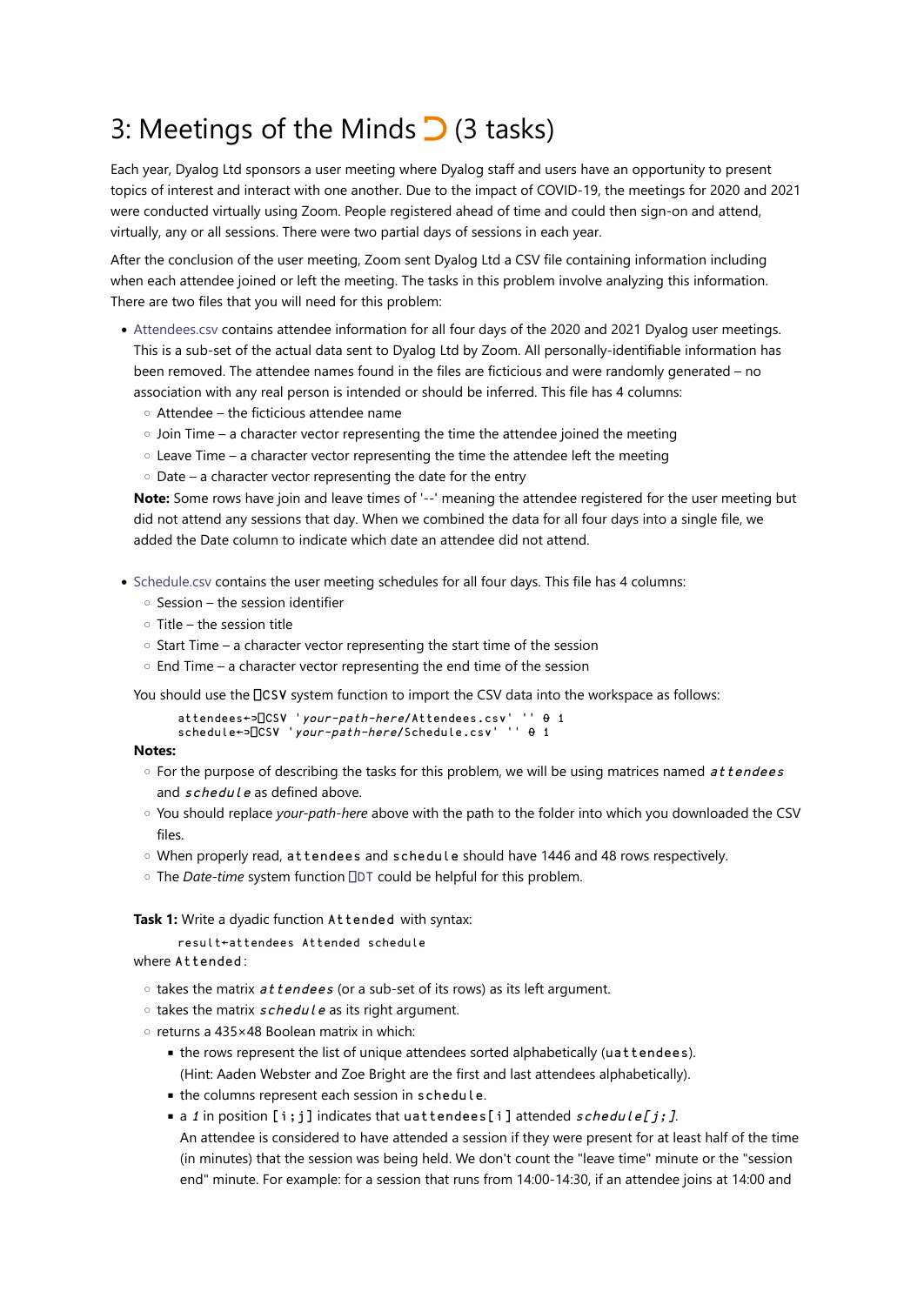leaves at 14:14, they would be considered to have **not** attended that session whereas if they left at 14:15, they would be considered to have attended.

#### Examples:

who←'Zaria Matthews' 'Kathryn Stafford' 'Marlene Lin' 'Kayleigh Rodgers'

who[⍋who],(attendees⌿⍨attendees[;1]∊who) Attended schedule ⍝ remember, the result of

```
Attended is sorted by attendee name
  Kathryn Stafford 1 1 1 1 1 1 1 1 1 0 0 0 1 1 0 1 1 1 1 1 0 0 0 0 0 0 0 0 0 0 0 0 0 0 0 0 
0 0 0 0 0 0 0 0 0 0 0 0
 Kayleigh Rodgers 0 1 1 1 0 0 0 0 0 0 0 1 1 1 1 0 1 1 1 0 1 1 1 1 0 0 0 0 0 0 0 0 0 0 0 0 0
0 0 0 0 0 0 0 0 0 0 1 1<br>Marlene Lin 0 1
                     Marlene Lin 0 1 0 0 0 0 0 0 0 1 1 0 0 0 0 0 0 0 0 0 0 0 0 0 0 0 0 0 0 0 0 0 0 0 0 0 
0 0 0 0 0 0 0 0 0 0 0 0
 Zaria Matthews 0 0 0 0 0 0 0 0 0 0 0 0 0 0 0 0 0 0 0 0 0 0 0 0 0 0 0 0 0 0 0 0 0 0 0 0 
1 0 0 0 0 0 0 0 0 0 0 0
```

```
 attendees⌿⍨attendees[;1]∊who[1]
Zaria Matthews 11/8/2021 16:12 11/8/2021 16:25 11/8/2021 
Zaria Matthews 11/9/2021 14:04 11/9/2021 14:34 11/9/2021
```
To help you validate your solution, we've included two files [attendeeTotals.json](http://contest.dyalog.bramley/Downloads/attendeeTotals.json) and [sessionTotals.json](http://contest.dyalog.bramley/Downloads/sessionTotals.json) containing the row and column totals of attendees Attended schedule. To use them to validate your work:

```
 map←attendees Attended schedule
       (⎕JSON ⊃⎕NGET 'your-path-here/sessionTotals.json')≡+⌿map
1
       (⎕JSON ⊃⎕NGET 'your-path-here/attendeeTotals.json')≡+/map
1
```
**Task 2:** Write a dyadic function ShowedUp with syntax:

 result←attendees ShowedUp schedule where ShowedUp :

◦ takes the matrix attendees as its left argument.

◦ takes the matrix schedule as its right argument.

◦ returns a 2×5 integer matrix where the columns contain:

- $\blacksquare$  [; 1] the year of the user meeting
- $[$  ; 2] the number of people who registered for that year
- $[3]$  the number of people who attended the first day of that year
- $[$ ; 4] the number of people who attended the second day of that year
- $[$ ;5] the number of people who registered but did not attend either day that year
- uses the same criteria as Attended for determining attendance.

Using the  $-$ - $\cdot$  entries in *attendees* is not sufficient to determine whether a user attended on a given day. This is demonstrated by Zaria Matthews' entry in the previous example – although she did join on 8 November 2021, the time was not sufficient to count as having attended a session.

#### Example:

As there's only one correct answer, we'll provide it here for you to validate your work.

```
 attendees ShowedUp schedule
 2020 298 205 184 78
 2021 238 166 149 54
```
**Task 3:** Write a dyadic function Popular with syntax:

result←map Popular schedule

```
where Popular:
```
- takes the matrix map (the result of Task 1) as its left argument.
- takes the matrix schedule as its right argument.
- returns a 2-element vector (one element for each year) where each element is a 2-column matrix in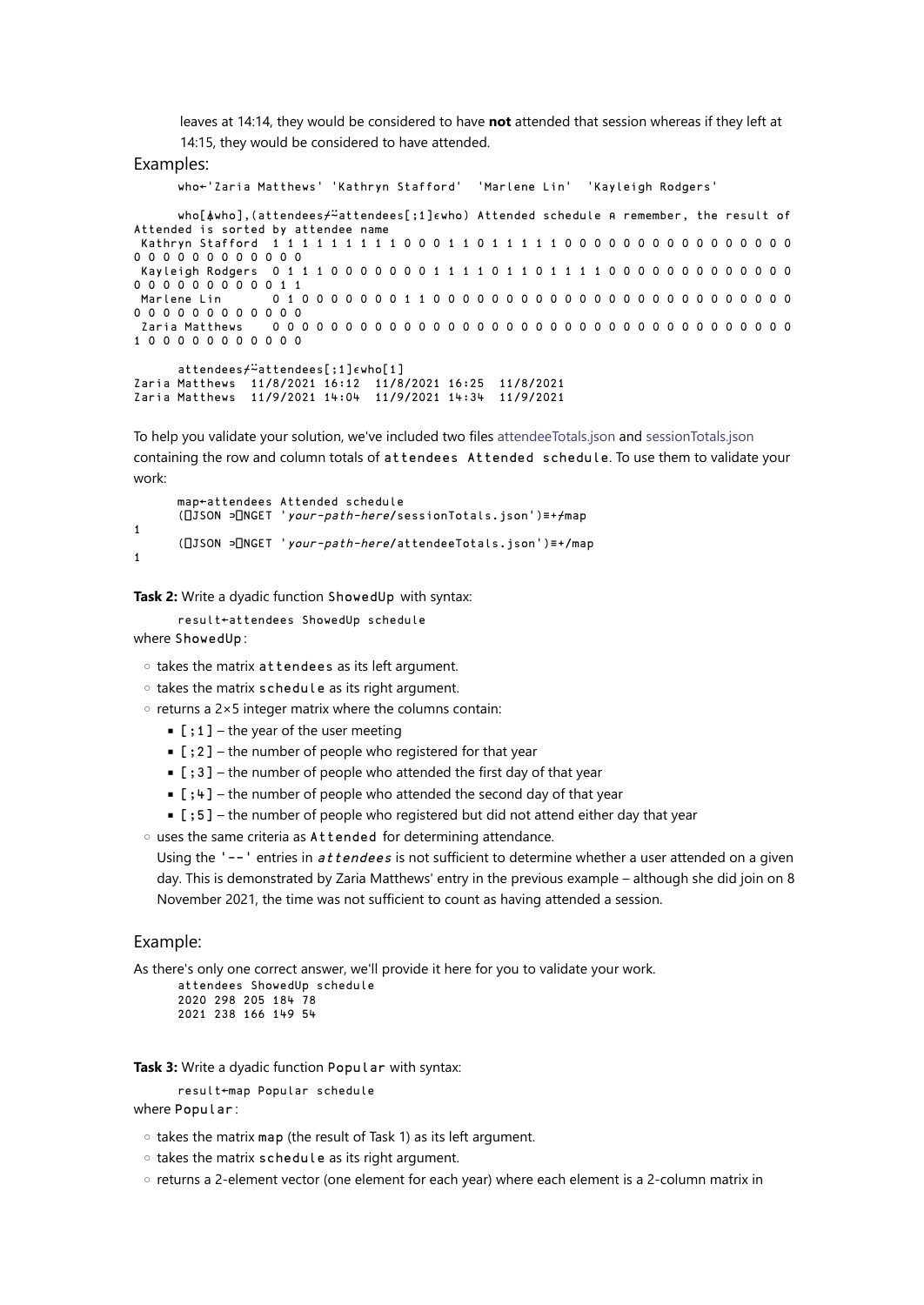which:

- [;1] is the number of attendees for a session.
- $\blacksquare$  [ : 2 ] is the session title.
- the matrix should be sorted by descending popularity each day.
- the matrix should not include any sessions that are break periods.

#### Example:

As there's only one correct answer, we'll provide it here for you to validate your work. result←map Popular schedule

```
 ⍴result
     \overline{2} ⍴¨result
       16 2 19 2
             ⍪' '⍪¨(attendees Attended schedule) Popular schedule
 178 The Road Ahead 
 169 Multi-line Input and Scripting 
 164 The .NET Core Bridge 
 160 Welcome to Dyalog '20 
 160 Dyalog's Docker Containers 
 159 Array Notation RC1 
 157 Time Travel Debugging and Statistical Distributions 
 151 Reworking Mastering Dyalog APL 
 146 How I Won the APL Problem Solving Competition 
 143 How I Won the APL Problem Solving Competition - Introduction 
 134 Rational Arithmetic 
 128 Building Applications using qWC (⎕WC) on the Web 
 127 Tracing Hanneke Vrome Numerically 
 114 APL Online! 
 113 Closing session 
  76 Open Discussion 
 131 Scripting in Dyalog v18.2 
 129 The Road Ahead 
 122 APL in the Driver's Seat 
 120 Here's The Plan: Learn APL, and Write a Book About It 
 118 Welcome to Dyalog '21 
 115 Dado (Dyalog APL Development Operations) 
 112 Support for Statistical Distributions in Dyalog v18.2 
 112 Link v3.0 
 109 The 2021 APL Problem Solving Competition - Introduction 
 108 Extending the Domain of the Probability Operator in TamStat 
107 The 2021 APL Problem Solving Competition - Runner-Up's Presentation
 102 Python + APL = Py'n'APL 
 101 Packaging Dyalog Tools 
  96 Highlights of Dyalog v18.2 
 95 OJSON Table Support
 84 APL Media Update 2021 
 73 The Array Cast (live podcast recording) 
  71 Closing session and open discussion 
  26 Open Discussion
```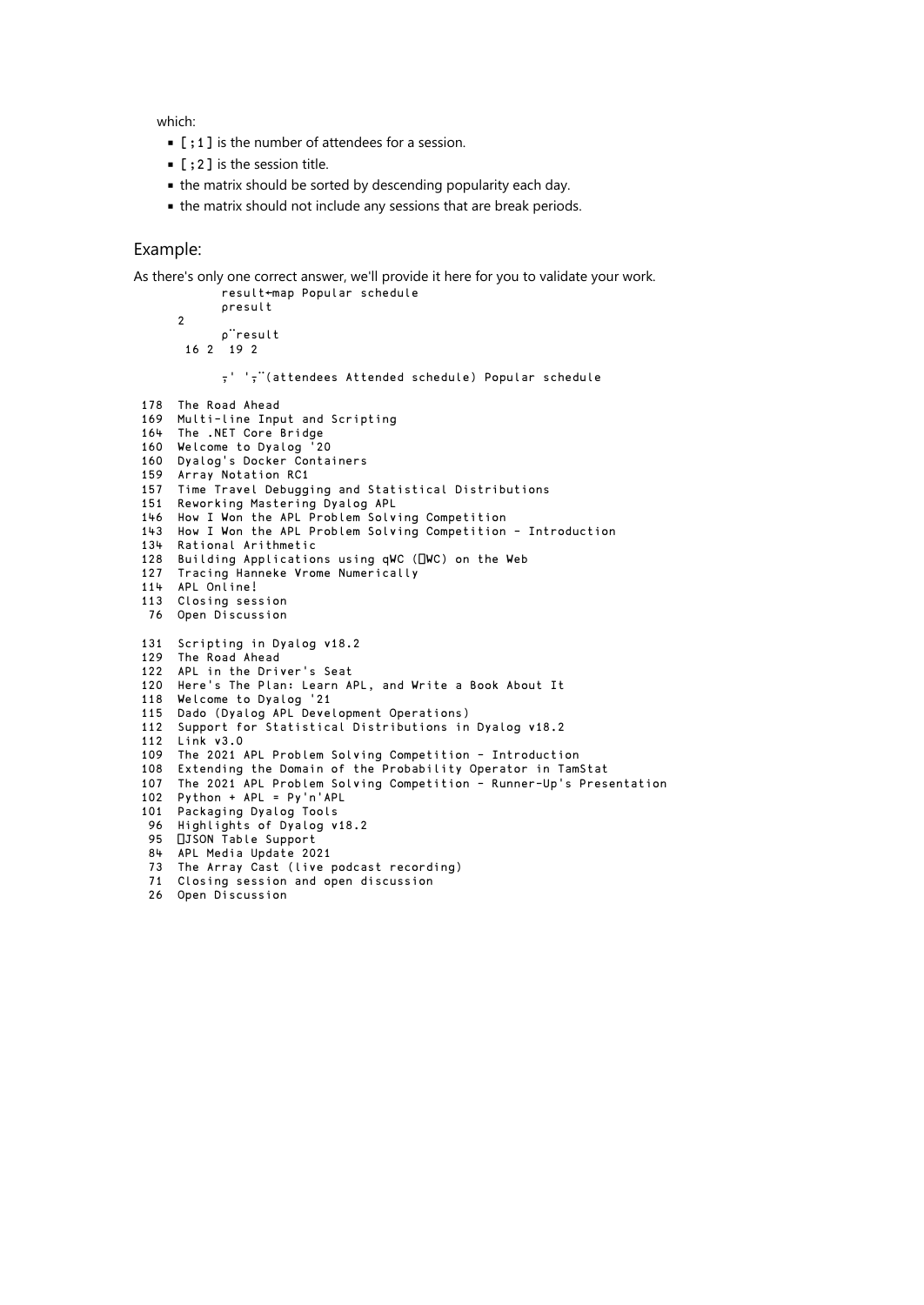## 4: Instant-Runoff Voting **E** (2 tasks)

Instant-runoff voting (IRV) is a type of ranked voting that can be used when there are more than two candidates running for a single seat. In this system, voters rank the candidates in order of preference. The votes for each candidate are tallied and if a candidate has a majority, they win. If no candidate receives more than half of the votes, then the candidate(s) who received the fewest votes are dropped from consideration. The voters who selected the defeated candidates then have their votes added to the totals of their next choice. This process continues until a candidate has more than half of the votes. Ballots on which all of a voter's ranked candidates are eliminated become inactive. IRV is used in a number of countries, provinces, states and municipalities.

Task 1: Write a dyadic function named Ballot that generates a sample ballot by randomly assigning candidate rankings and has syntax:

r←candidates Ballot voters

where Ballot:

- takes a positive integer right argument representing the total number of voters.
- takes a non-zero integer left argument representing the number of candidates where:
	- the number of candidates is |candidates.
	- if candidates>0, each ballot entry must rank all candidates.
	- if candidates<0, at least one candidate must be ranked.
- returns a 2-column matrix in which:
	- [ ; 2 ] contains unique vectors of length | candidates, where the i<sup>th</sup> element is the ranking for candidate i.
	- [;1] is the number of votes matching that ranking combination.
	- NOTE: Every valid result should have a non-zero probability of appearing.

#### Examples:

Let's create sample ballots for 150 voters and 3 candidates – Bob, Mary, and Larry. Your results will likely be different because they are random.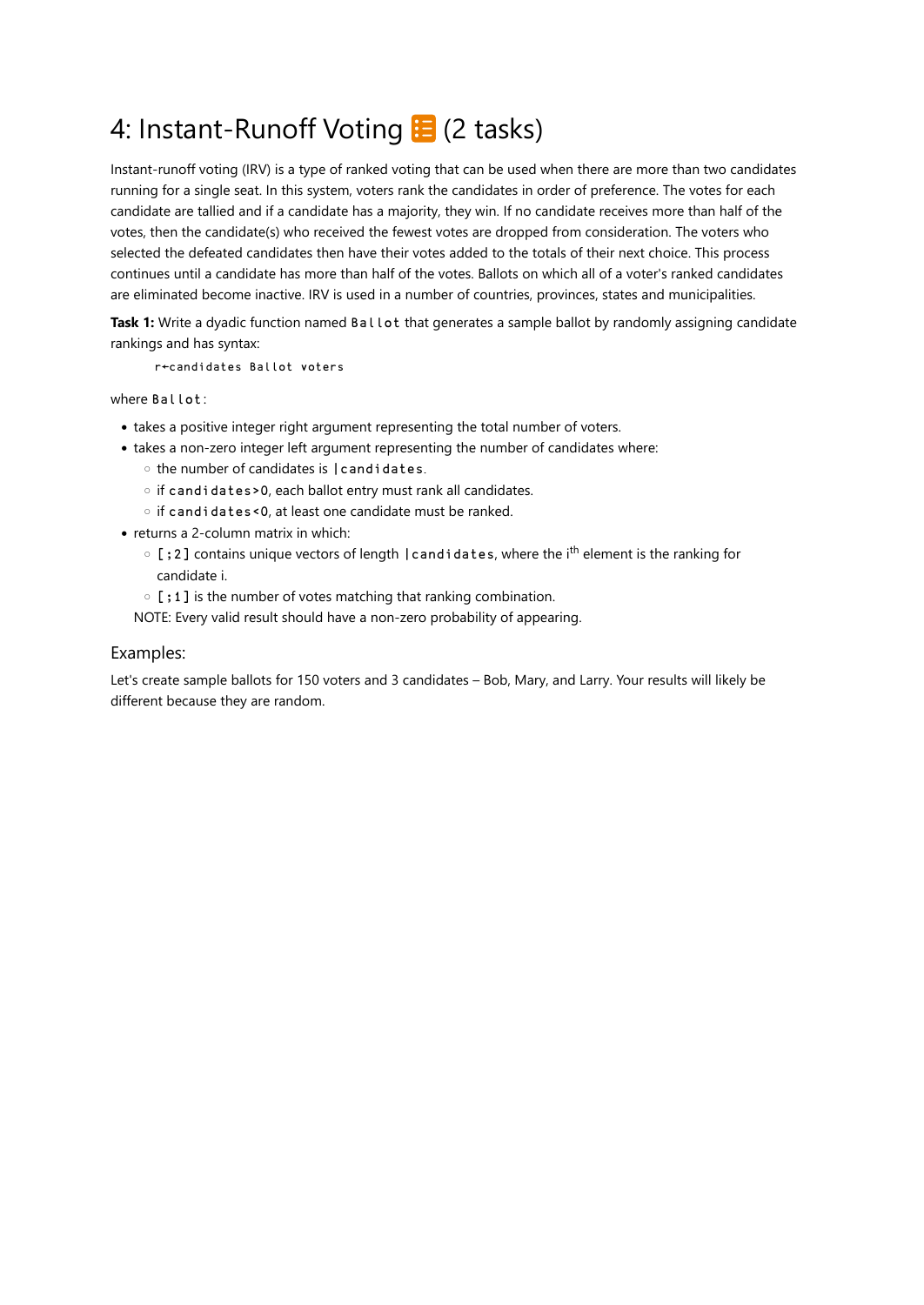|     | b              |                              |                |                                                                                                                      |
|-----|----------------|------------------------------|----------------|----------------------------------------------------------------------------------------------------------------------|
|     | 22 312         |                              |                |                                                                                                                      |
| 25  | 2 1 3          |                              |                |                                                                                                                      |
|     | 31   321       |                              |                |                                                                                                                      |
| 19  | 132            |                              |                |                                                                                                                      |
|     | $33 2 \ 31$    |                              |                |                                                                                                                      |
|     | 20 123         |                              |                |                                                                                                                      |
|     |                |                              |                | $('#', b[:, 1]), 'Bob' 'Mary' 'Larry' ,fb[:, 2]$                                                                     |
| #   | Bob            | Mary                         | Larry          |                                                                                                                      |
| 22  | 3              | 1                            | 2              | A 22 people ranked Mary first, Larry second, and Bob third                                                           |
| 25  | 2              | 1                            | 3              | A 25 people ranked Mary first, Bob second, and Larry third                                                           |
| 31  | 3              | $\overline{2}$               | 1              | A 31 people ranked Larry first, Mary second, and Bob third                                                           |
| 19  | $\mathbf{1}$   | 3                            | $\overline{2}$ | A 19 people ranked Bob first, Larry second, and Mary third                                                           |
| 33  | $\overline{c}$ | 3                            | $\mathbf{1}$   |                                                                                                                      |
| 20  | 1              | $\overline{2}$               | 3              | A 33 people ranked Larry first, Bob second, and Mary third<br>A 20 people ranked Bob first, Mary second, Larry third |
|     |                | $b2 \leftarrow 3$ Ballot 150 |                |                                                                                                                      |
|     |                |                              |                | $('#', b2[:, 1]), 'Bob' 'Mary' 'Larry' , tb2[:, 2]$                                                                  |
| #   | Bob            | Mary                         | Larry          |                                                                                                                      |
| 10  | 1              | 2                            | 3              | A 10 people ranked Bob first, Mary second, Lary third                                                                |
| 11  | 2              | 1                            | 0              |                                                                                                                      |
| 10  | $\overline{2}$ | $\mathbf{1}$                 | 3              | A 11 people ranked Mary first, Bob second and no one third                                                           |
|     |                |                              |                | A you get the idea                                                                                                   |
| 9   | $\mathbf{1}$   | 3                            | $\overline{2}$ |                                                                                                                      |
| 13  | 0              | 1                            | $\overline{2}$ |                                                                                                                      |
| 14  | 0              | 0                            | 1              |                                                                                                                      |
| 12  | 3              | 1                            | 2              |                                                                                                                      |
| 16  | $\mathbf{1}$   | 0                            | 0              |                                                                                                                      |
| 21  | 0              | 1                            | 0              |                                                                                                                      |
| 6   | $\mathbf{1}$   | $\overline{2}$               | 0              |                                                                                                                      |
| 6   | $\overline{c}$ | 0                            | 1              |                                                                                                                      |
| 8   | 3              | $\overline{2}$               | 1              |                                                                                                                      |
| 6   | 0              | $\overline{2}$               | 1              |                                                                                                                      |
| 4   | 1              | 0                            | 2              |                                                                                                                      |
| 4   | $\overline{2}$ | 3                            | $\mathbf{1}$   |                                                                                                                      |
|     |                |                              |                |                                                                                                                      |
|     |                |                              |                | 1 Ballot 150 A uncontested election!                                                                                 |
| 150 | $\mathbf{1}$   |                              |                |                                                                                                                      |

b←3 Ballot 150 ⍝ generate 150 voter rankings for 3 candidates

**Task 2:** Write a monadic function named IRV with syntax:

r←IRV ballot

where IRV:

- takes a right argument in the same format as the result returned by Ballot.
- returns a vector of matrices containing each round of tallying, followed by the candidate number of the winner, if there is one (meaning the election didn't end in a tie).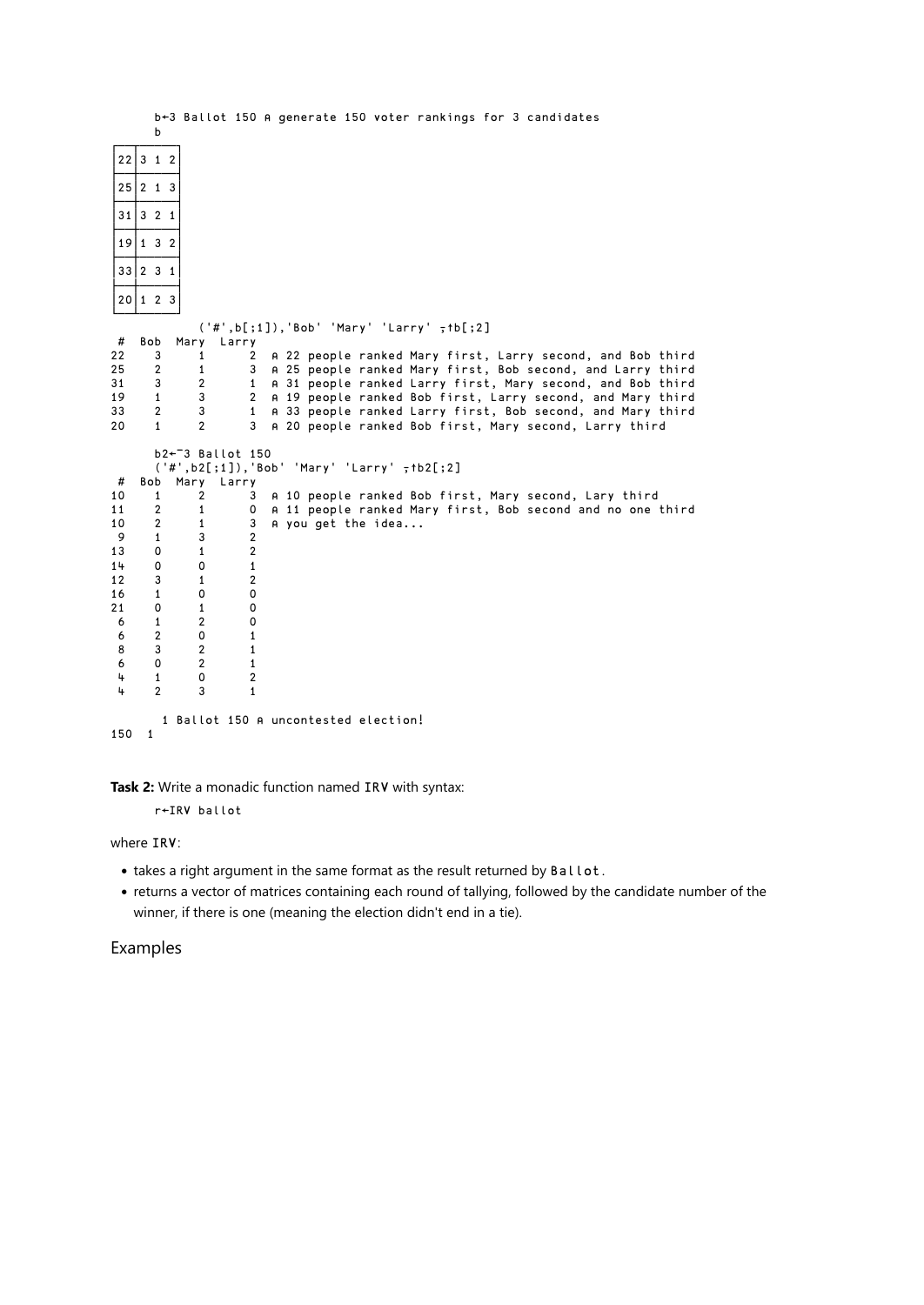IRV b A using b from the example above

| 39<br>47<br>2<br>3<br>64 | 2<br>3 | 67<br>83 | 3 |
|--------------------------|--------|----------|---|
|--------------------------|--------|----------|---|

IRV b2 ⍝ using b2 from the example above

| 45<br>67<br>38<br>3 | $\overline{c}$ | 55<br>81 | 2 |
|---------------------|----------------|----------|---|
|---------------------|----------------|----------|---|

⎕←b3←300 200 100 50 50 100,⍪↓6 4⍴1 0 2 0 0 1 0 2 2 0 0 1 0 2 1 0 0 2 0 1 3 2 1 0

| 300 | 1              | 0                       | $\overline{2}$ | 0              |
|-----|----------------|-------------------------|----------------|----------------|
| 200 | 0              | $\overline{\mathbf{1}}$ | Ω              | $\overline{2}$ |
| 100 | $\overline{2}$ | - 0                     | 0              | 1              |
| 50  | 0              | $\overline{2}$          | $\overline{1}$ | 0              |
| 50  | 0              | $\overline{2}$          | Ω              | 1              |
| 100 | 3              | $\overline{2}$          |                | 0              |

IRV b3 A end in a tie, so there is no trailing winning candidate element

| 300 1<br>$200$   2<br>$\overline{2}$<br>150<br>3<br>150 | 400<br>400 |
|---------------------------------------------------------|------------|
|---------------------------------------------------------|------------|

IRV ¯10 Ballot 200000 ⍝ your results will likely be different

| 1 19831          | 1 21812          | 2 24359  | 2 27375          | 3 31627          | 3 368801 | 3 439991         | 3 54868          | 5 73329110 |  |
|------------------|------------------|----------|------------------|------------------|----------|------------------|------------------|------------|--|
| 2 20023          | 2 21921          | 3 247931 | 3 277841         | 431364           | 4 36690  | 4 43968          | 5 55101 10 73790 |            |  |
| 3 20304          | 3 22308          | 4 24440  | 4 27491          | 5 31603          | 5 36814  |                  | 5 44206 10 55328 |            |  |
| 4 19989          | 422005           | 5 24605  | 5 27620          | 6 31267          |          | 9 36428 10 44090 |                  |            |  |
| 5 20142          | 5 22162          | 624416   | 6 27418          | 9 31351 10 36679 |          |                  |                  |            |  |
| 620015           | 622035           | 7243251  | 9 27423 10 31512 |                  |          |                  |                  |            |  |
| 7 19864          | 7 218731         |          | 9 24365 10 27515 |                  |          |                  |                  |            |  |
| 8 197721         | 9 21967 10 24401 |          |                  |                  |          |                  |                  |            |  |
| 9 20001 10 21992 |                  |          |                  |                  |          |                  |                  |            |  |
| 10 20059         |                  |          |                  |                  |          |                  |                  |            |  |
|                  |                  |          |                  |                  |          |                  |                  |            |  |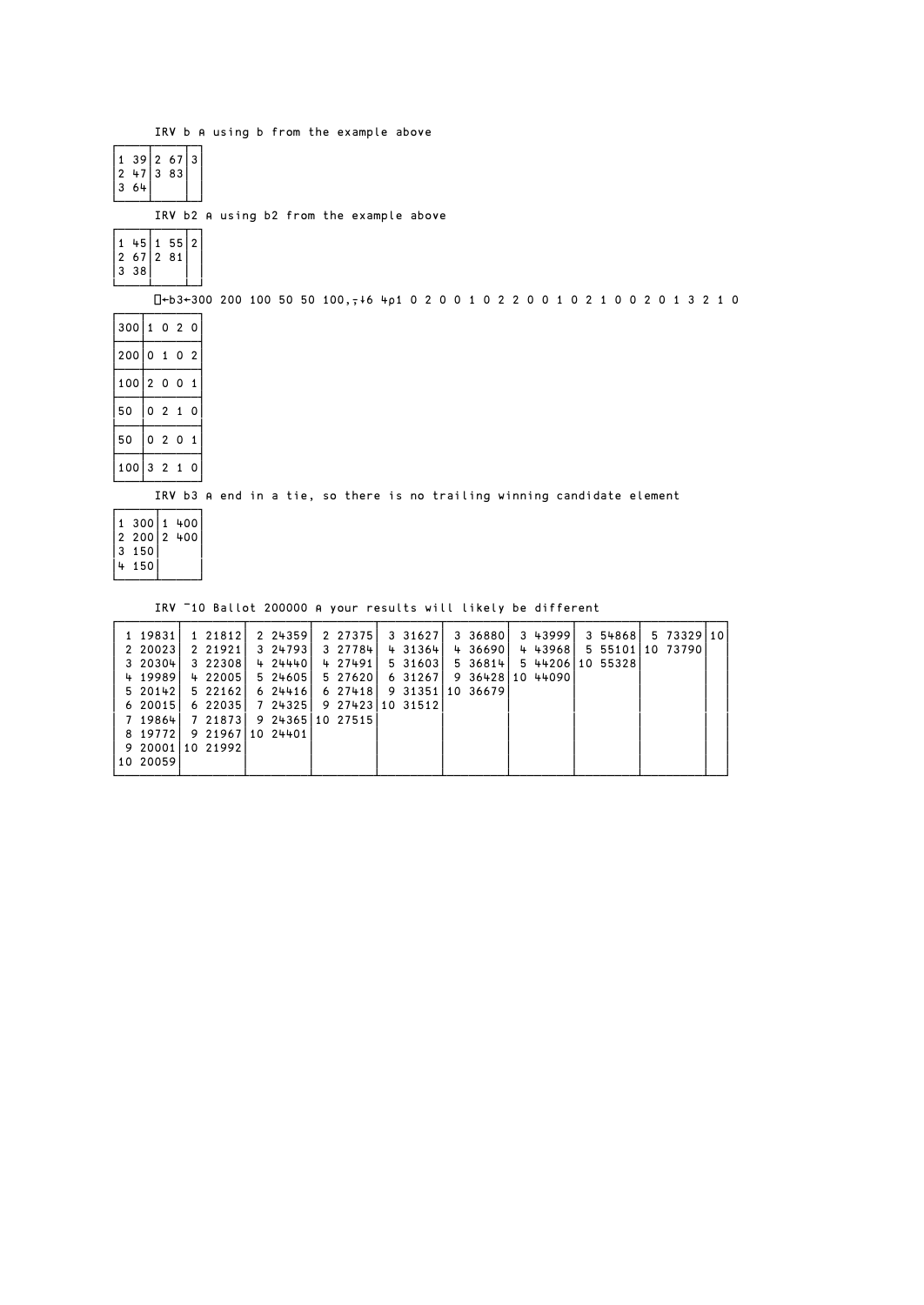# 5: Base<sub>85</sub> $\frac{91}{10}$  (1 task)

Base85, also known as Ascii85, is a binary-to-text encoding that is more efficient than Base64. Base85 uses five ASCII characters to represent four bytes of binary data (a 25% size increase), whereas Base64 uses four characters to represent three bytes of data (a 33% size increase). Your task here are is to write a single function to encode a series of integers in the range [0,256] to a Base85 string and vice versa.

In theory, any set of 85 unique, single-byte, characters could be used as the encoding character set. Several "standard" variations exist. Two of them are "Original" and "Z85":

- The Original character set uses the ASCII characters 33-117 ('!'-'u'): ⎕←Original←⎕UCS 32+⍳85 !"#\$%&'()\*+,-./0123456789:;<=>?@ABCDEFGHIJKLMNOPQRSTUVWXYZ[\]^\_`abcdefghijklmnopqrstu
- Z85 uses the following character set: Z85←'0123456789abcdefghijklmnopqrstuvwxyzABCDEFGHIJKLMNOPQRSTUVWXYZ.-:+=^!/\*?&<>()[] {}@%\$#'

There are also several Base85-encoding methods, some of which have special treatment for compressing data, or to preserve the length of the encoding input, or to add prefix or suffix information. To (hopefully) avoid confusion, we'll describe the steps to encode and decode here.

#### **To Encode:**

- 1. If the length of the input data is not a multiple of 4, pad it with 0s to make its length divisible by 4.
- 2. Convert the Step 1 result from base 256 to base 85.
- 3. Use the Step 2 result to index into the encoding character set.
- 4. Drop as many elements from the end of the Step 3 result as you added in Step 1.

#### **To Decode:**

- 1. If the length of the input data is not a multiple of 5, pad it with as many of the last character in the encoding character set as needed to make its length divisible by 5.
- 2. Convert the Step 1 result to its ordinal positions in the encoding character set.
- 3. Convert the Step 2 result from base 85 to base 256.
- 4. Drop as many elements from the end of the Step 3 result as you added in Step 1.

Base85-encoded data can include whitespace and line-break characters that might be used for formatting or other purposes. These characters should be ignored when decoding. This convention can be extended such that any character that is not an element of the encoding character set should be ignored.

**Task 1:** Write a dyadic function named Base85 with syntax:

result←variant Base85 data

#### where Base85:

- has a left argument variant that is a length-85 character vector representing a valid encoding character set.
- has a right argument data that is one of the following:
	- 1. a character vector representing a valid Base85-encoded string to be decoded.
	- 2. a numeric vector or scalar with values in the range [0,255] representing the bytes to be Base85-encoded.
- returns respectively:
	- 1. a numeric vector with values in the range [0,255] representing the decoded binary data.
	- 2. a character vector representing the Base85-encoded argument.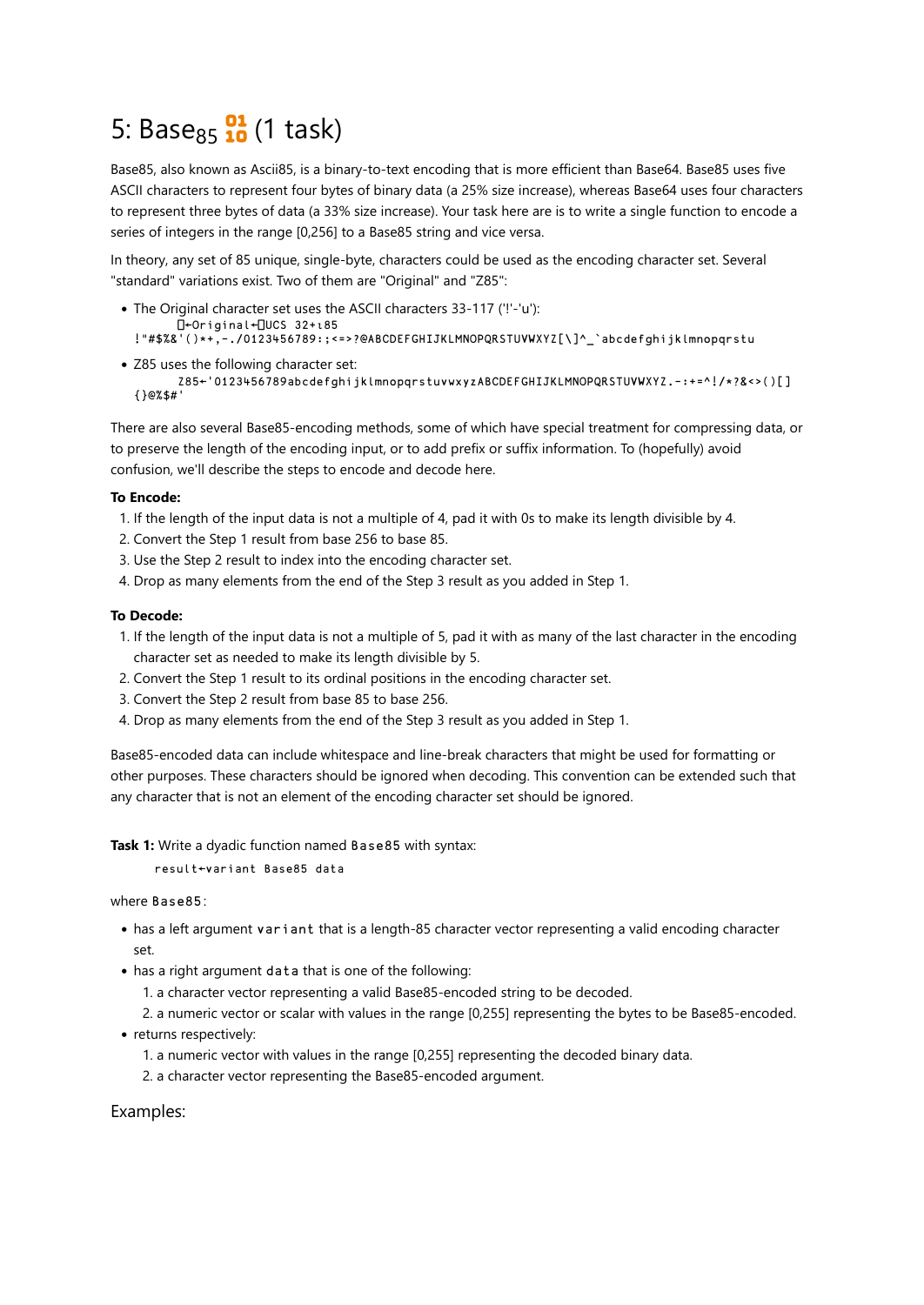```
 Original Base85 ⎕UCS 'Hello World'
87cURD]i,"Ebo7
 Z85 Base85 ⎕UCS 'Hello World'
nm=QNzY&b1A+]m
      Original Base85 0 0 0 0 0 0
!!!!!!!!
      Original Base85 8⍴'!'
0 0 0 0 0 0
⍝ Your function should round-trip properly
 'Hello World'≡⎕UCS Z85 Base85 Z85 Base85 ⎕UCS 'Hello World'
1
⍝ Or more compactly
 Z85 (Base85⍣2 ≡ ⊢) ⎕UCS 'Hello'
1
     ⎕UCS Original Base85 '7!W 3WD ⍴ eC1 ⌈ Y:eU' ⍝ remember to ignore characters not in the 
encoding character set
Dyalog APL
```